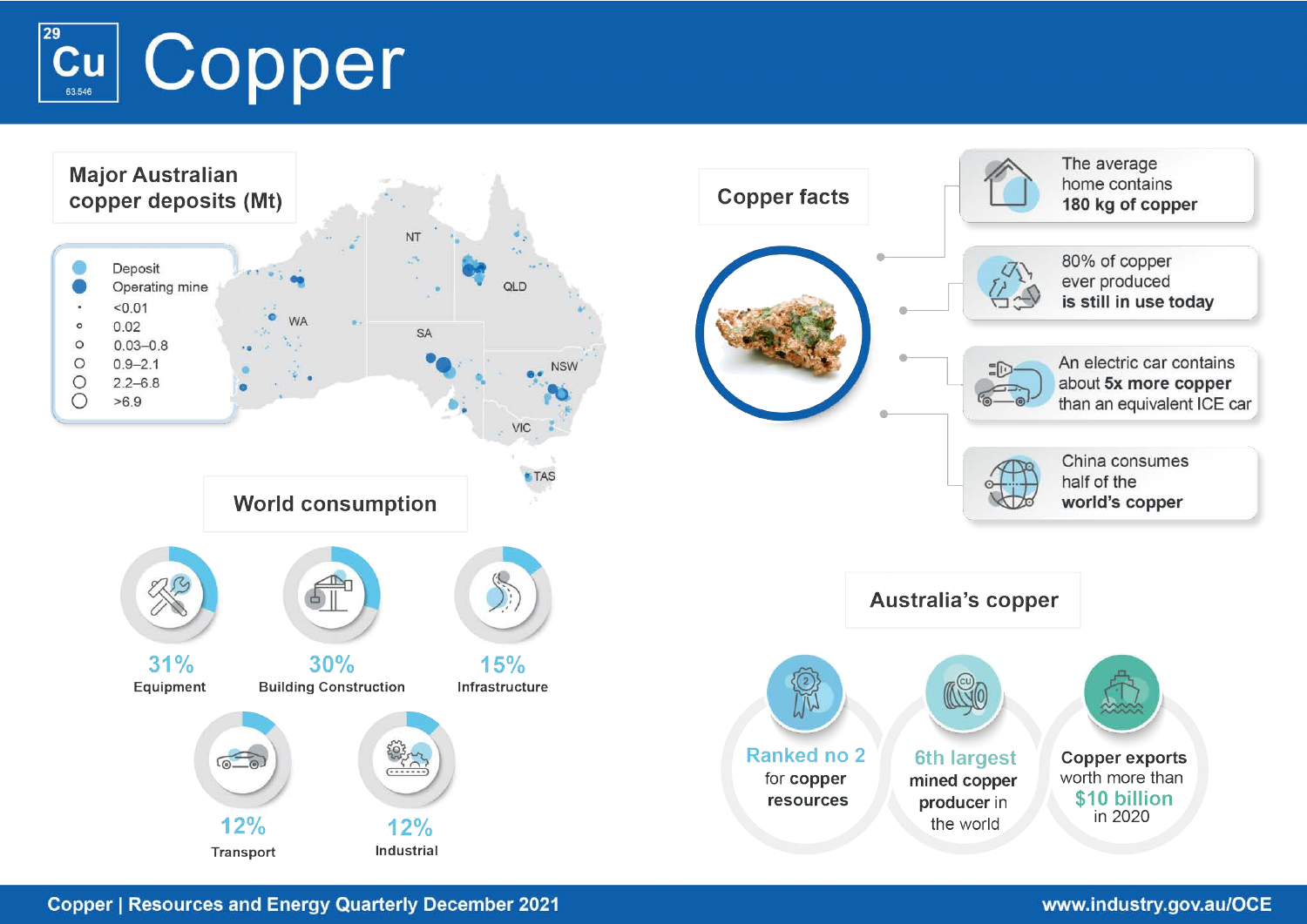

# Trade map | December 2021

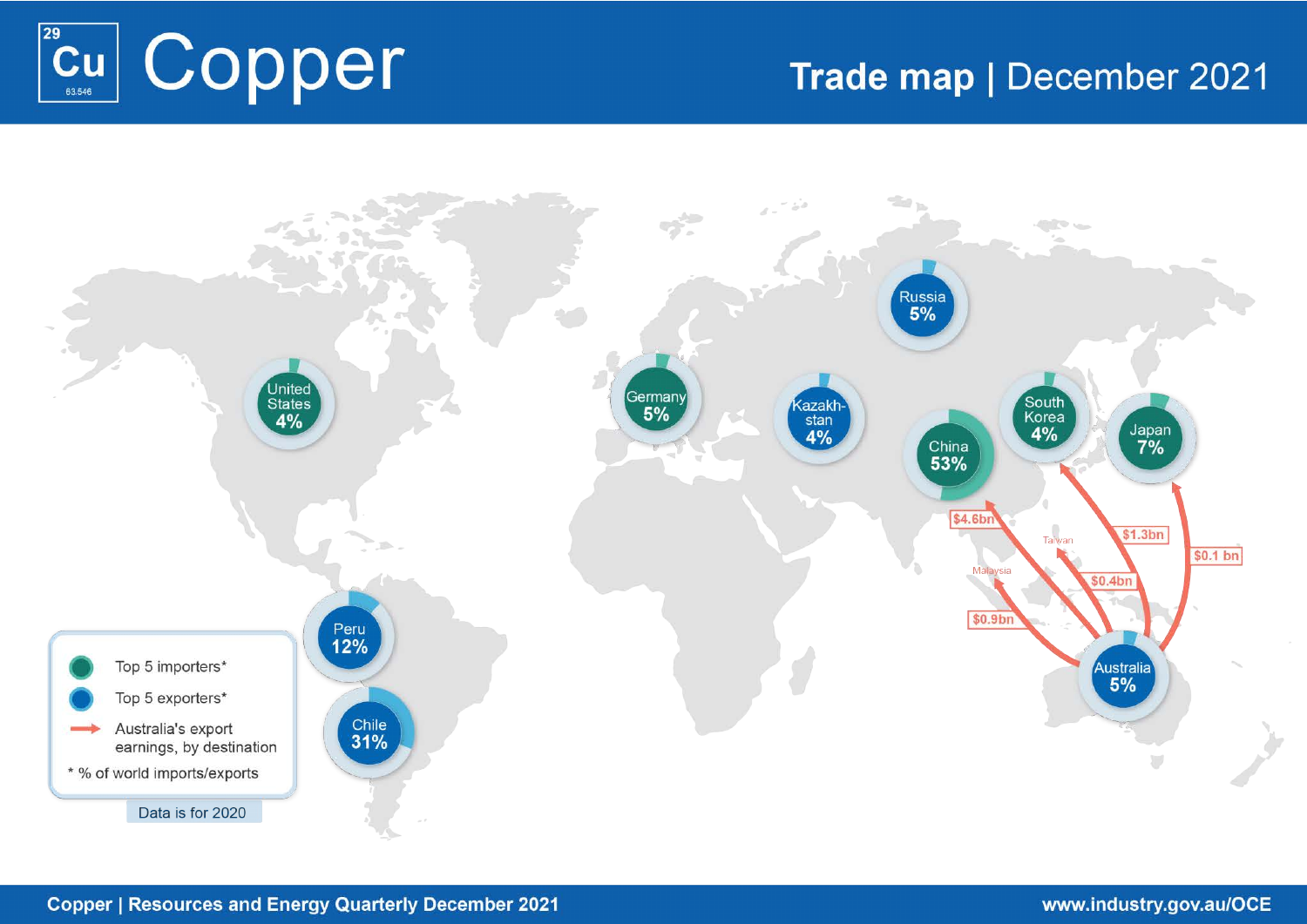## **12.1 Summary**

- Copper prices have surged in 2021, averaging US\$9,200 a tonne over the year. High prices will be supported in 2022 through the continued economic recovery and the expanding use of copper in low-emissions technology. Prices are forecast to ease slightly to US\$8,500 a tonne by 2023 as new mine supply comes online.
- Australia's copper export volumes are expected to rise slightly over the outlook period, from 898,000 tonnes in 2020–21, to around 934,000 tonnes in 2022–23 (in metal content terms) (see *[Australia section](#page-5-0)*).
- Australia's copper export earnings are expected to increase first from sustained price gains into 2022, then from increased export volumes in 2023. Export earnings are forecast to rise from \$11.4 billion in 2020–21 to \$14.7 billion in 2022–23.

# **12.2 World consumption**

## Consumption growth likely, but with potential short term hurdles

Copper looks likely to enter a strong demand phase over the outlook period, supported by both the post-COVID-19 economic recovery and the long term transition to renewable energy technology and battery storage. A US\$1.2 trillion infrastructure package passed by the US Congress in November 2021 will also have positive effects on copper demand.

Copper consumption will face some barriers in the short term. First, high energy prices and episodes of power rationing in China may cause manufacturing to be slower than it might have been otherwise. Second, if inflation pressures are sustained, central banks may tighten monetary policy, softening copper demand. Third, high prices and decreasing availability may moderate copper demand in the short term.

Refined copper consumption is expected to increase 3.7% to reach over 25 million tonnes in 2021 — an increase on 2020 consumption, but lower than forecast in the September 2021 *Resource and Energy Quarterly (REQ)*. Total world consumption is forecast to reach 27 million tonnes in 2023 as manufacturers fulfil a backlog of demand (Figure 12.1).

#### China's consumption provides significant support to the copper market

China accounted for more than half (54%) of global refined copper consumption in 2020 (Figure 12.2), in addition to being the largest refiner of copper (42%). This position at the heart of the global copper market makes China highly influential with regard to global copper prices and investment decisions.

Episodes of power rationing have seen demand for mined and intermediate products weaken in the September quarter 2021, while uncertainty in the property market has seen the demand for refined copper soften. The construction sector accounts for 20% of end-use demand, with concerns surrounding the sector unlikely to be resolved by the end of the December quarter 2021. Fortunately, fears of a renewed wave of COVID-19 infections in the September 2021 *REQ* have not been borne out, as containment measures proved effective in preventing the outbreak from spreading to other provinces.



## **Figure 12.1: World balance of refined copper market**

Source: LME (2021) official cash price; World Bureau Metal Statistics (2021); Department of Industry, Science, Energy and Resources (2021)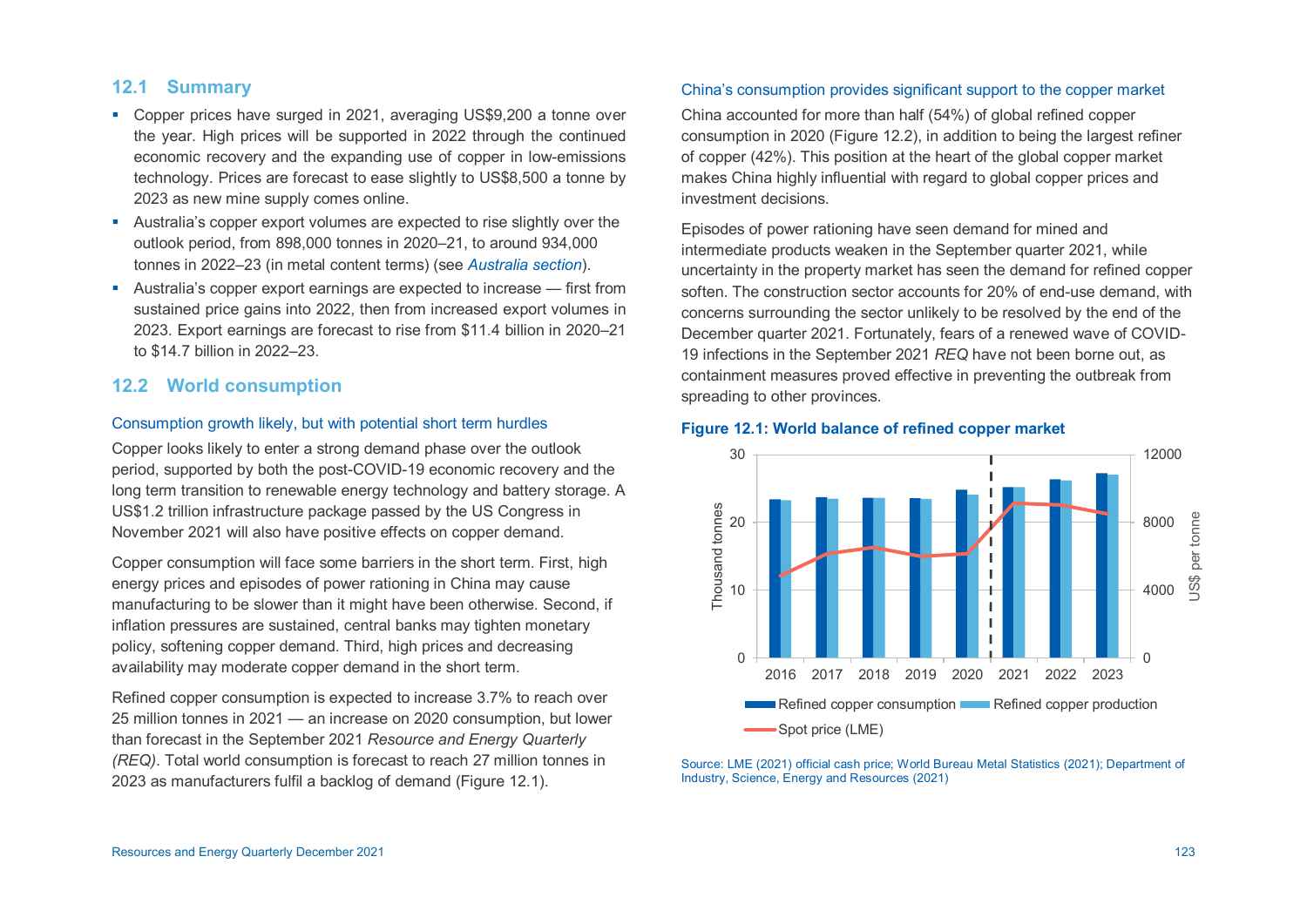#### 2021 growth led by ex-Chinese demand

Fiscal stimulus packages, COVID-19 containment measures, pent-up consumer demand and low interest rates have supported growth in ex-China copper demand in 2021. Refined copper usage in the US is expected to increase by 11% this year, while European copper demand is expected to bounce back to the strong levels seen in the first six months of 2021 (after recent flooding events). Medium-term prospects for copper have also been buoyed by the EU's decarbonisation targets. Growth in Asia has also been strong, however reductions in automotive manufacturing pose a downside risk, as shortages of semiconductors have forced manufacturers to reduce monthly production by between 10% (Honda) and 30% (Nissan).

Supply issues mean that copper use has been limited throughout the second half of 2021; however, medium-term demand is expected to be strong, as manufacturers meet backorders. The market is expected to continue to experience tightness over the outlook period given the rundown of exchange inventories (see *Prices* section).

#### **Figure 12.2: Refined copper consumption by major market**



Source: World Bureau of Metal Statistics (2021); Department of Industry, Innovation and Science (2021)

# **12.3 World production**

#### World production to grow, despite constraining factors

Mine production is forecast to reach 24 million tonnes in 2023, up from about 22 million tonnes in 2021, as high prices and expectations of future demand growth create strong incentives for development projects. Long project development timelines may result in production taking until 2023 to come online — leaving the copper market in deficit in 2022. Over the outlook period the largest production increases are expected to come from Peru and Chile (Figure 12.3), though both countries face some short-term issues in bringing product to export markets.

Growth is also expected in Russia, with a Russian and Kazakhstani joint development finalising an agreement to mine the large Tarutinsky copper deposit in Russia's Chelyabinsk region. The mine is expected to yield a capacity of 750,000 tonnes per year, over a 9.5 year mine life, and is expected to be largely directed to export markets.

## Uncertainty around Chile and Peru production

Mine production in Peru improved by 6.9% quarter-on-quarter in the September quarter 2021. However, ongoing protest activities are occurring at several mines including at MMG's Las Bambas mine, which is one of the world's largest copper mines. The mine has faced environmental issues due to heavy traffic imposed on local roads and the spread of mineral dust, which has been identified as a risk to agriculture in the region. MMG have stated that negotiations around the November blockade have failed, and that Las Bambas will cease production from mid-December. Even accounting for mine disruptions, significant growth in mine production is expected from Peru through to 2023.

In Chile, production fell by 2.5% in the September quarter 2021. Production at BHP's Escondida mine continues to decline quarter-onquarter due to lower feed grade, however the company successfully negotiated collective bargaining arrangements which had threatened to affect production through protest action. Mine production for 2021–22 is estimated at around 1 million tonnes.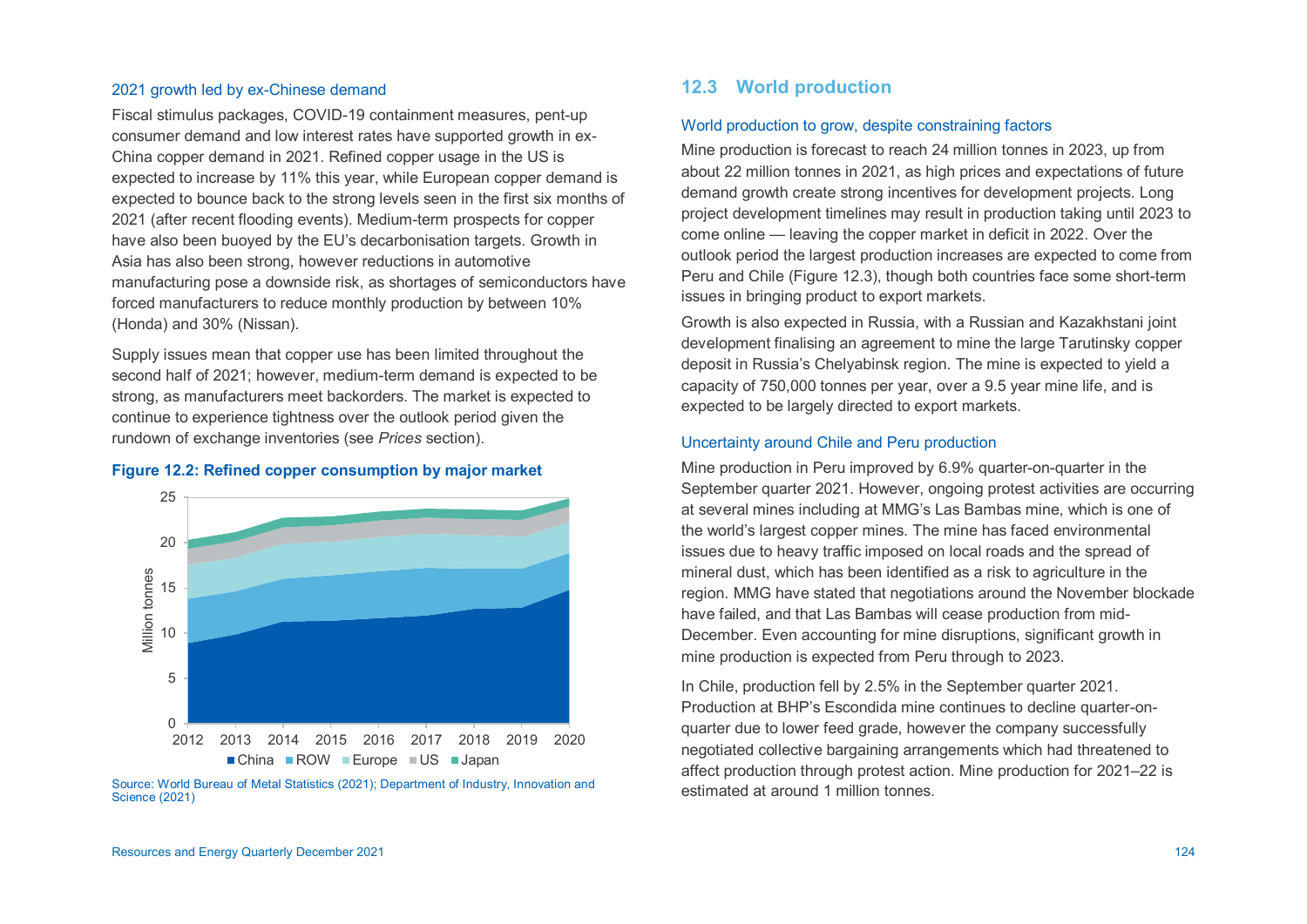

#### **Figure 12.3: Mined copper production by major producers**

Source: World Bureau of Metal Statistics (2021); Department of Industry, Innovation and Science (2021)

#### Strong momentum in refined production growth

After rising by 2.8% in 2020, refined copper production is estimated to grow by 4.4% in 2021 to 25 million tonnes (Figure 12.4), as new Chinese refining capacity comes online, and as high prices encourage increased processing. Refined production is expected to grow to 27 million tonnes in 2023. This is expected to match copper consumption and thus stabilise inventories — and in turn reduce some of the upward price pressure in the global copper market.

There remain some downside risks to production growth, which could potentially prevent any significant price easing over the next two years. Chinese copper production fared fairly well through episodes of power rationing in the September quarter 2021, mainly due to its relatively low energy intensity and its importance to low emissions technology. While some refineries were affected through October and November, the effects are much less than those seen in aluminium or nickel production. Modest power rationing is expected to continue into the March quarter 2022, although it is unclear to what extent copper production will be impacted.

## **12.4 Prices**

#### Copper prices remain elevated but volatile

Copper prices briefly reached US\$10,452 a tonne in October, just under the record level set in May this year (US\$10,720 a tonne). Declining LME copper inventories are the driving factor for this increase in the copper price. The LME instituted special temporary measures to ensure liquidity and regulate prices from 19 October 2021. These measures have had the intended effect, with prices softening to around US\$9,500 a tonne by the end of October and into November (Figure 12.4).

#### **Figure 12.4: Exchange inventories of copper vs price**



#### Source: LME (2021) official cash price; Bloomberg (2021)

Prices are expected to remain high in 2022 — at around \$US9,000 a tonne — as refined producers fill the current backlog of orders, the rollout of US infrastructure projects gets underway and the Chinese property sector stabilises. With high prices for copper, there may be some thrifting and substitution. Easing of China's restrictions on copper scrap imports will help, as will clarification that the EU's Circular Economy Action Plan will not impose a blanket ban on copper scrap exports.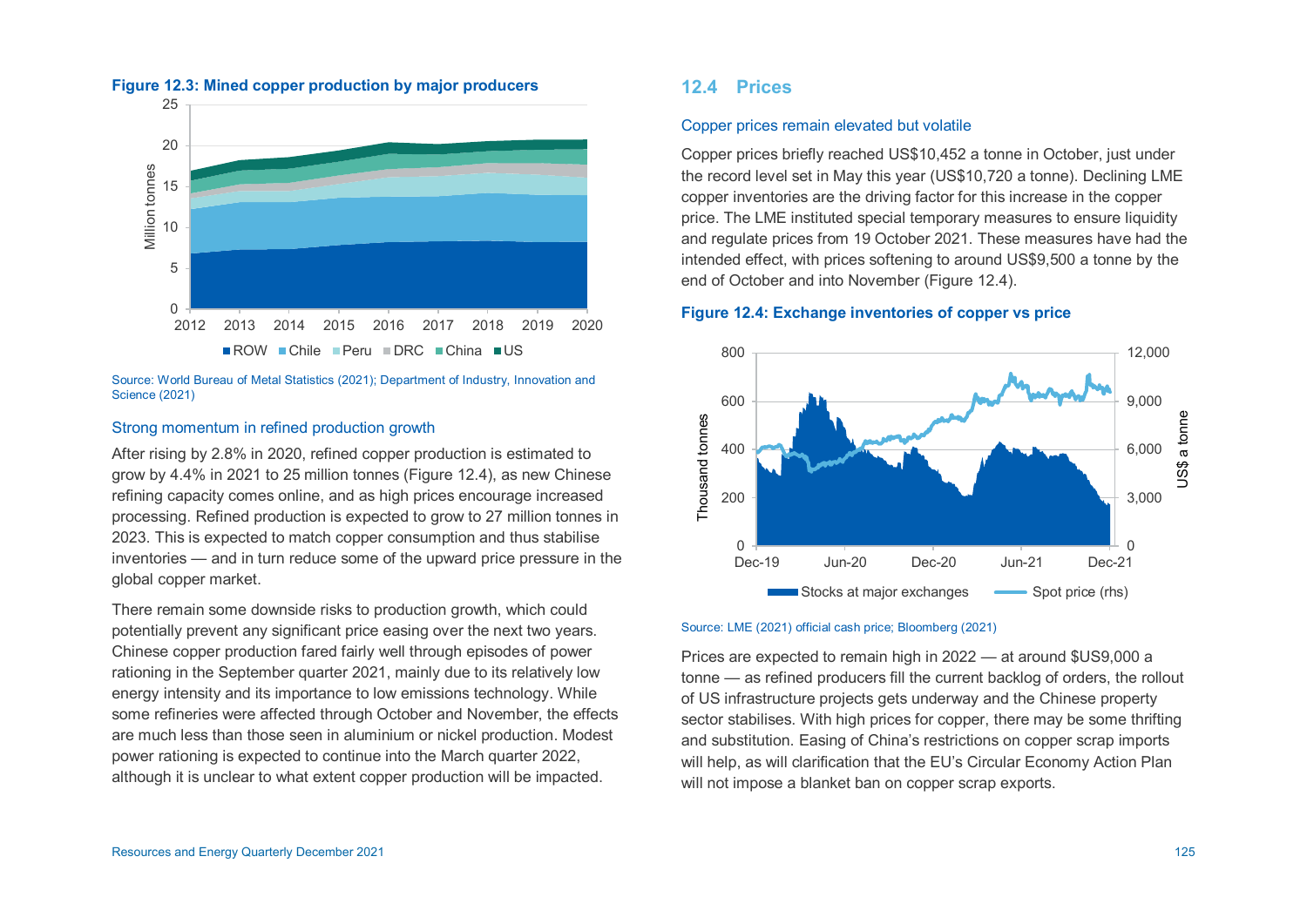It is expected that significant additional mine supply will come online in 2023, helping moderate the copper price to US\$8,500 a tonne. However, any delay to mine production coming online could see this easing of prices fail to materialise.

Macroeconomic factors pose a risk over the outlook period; if inflation does not prove to be transitory, governments may seek to tighten fiscal and monetary policy, reducing copper demand.

It remains unclear how long the temporary measures instituted by the LME will stay in place, although there is likely to be little appetite to remove them when prices remain high and stocks remain low.

While China released strategic reserves of copper in July to cool prices, it may not have the capacity nor desire to do so again if prices start to rise.

## <span id="page-5-0"></span>**12.5 Australia**

#### Price growth is providing strong revenue to exporters

Export earnings lifted from \$10.2 billion in 2019–20 to \$11.4 billion in 2020–21. Earnings are expected to rise further over the forecast period, to \$14.7 billion by 2022–23 (Figure 12.5). This is expected to be achieved through the retention of some of the price surge recorded in late 2021, as well as export volume growth in 2022–23 as production ramps up after scheduled maintenance at several sites.

#### Copper export volumes to grow over outlook period

Copper export volumes are recovering from a brief fall brought about by planned maintenance at BHP's Olympic Dam facility. Capacity upgrades under consideration at the site are expected to support a lift in export volumes over the outlook period. Australian exports of ores and concentrates are expected to rise from 1.7 million tonnes in 2020–21 to 1.8 million tonnes by 2022–23.

#### Copper production down before new capacity comes online

Mine production has been affected by lower processing rates and scheduled maintenance at a number of sites. However, a recovery is expected over the outlook period, with mine production forecast to grow from 878,000 tonnes in 2020–21 to 904,000 tonnes in 2022–23.

Over the next few years, copper exports are expected to be supported by a number of project developments. These include Golden Cross Resources' Copper Hill project, KGL Resources' Jervois project and Havilah Resources' Kalkaroo project, which are all under development.

#### **Figure 12.5: Australia's copper export volumes and values**



#### Source: ABS (2021) International Trade in Goods and Services, 5368.0; Department of Industry, Science, Energy and Resources (2021)

The Nifty copper mine in Western Australia has been acquired by Cyprium, after being placed on care and maintenance in 2019. The new owners noted in their 2020 Annual Report that the processing method is expected to change to heap leaching to produce copper metal plate. Under this model, annual capacity is 20,000 tonnes, and Cyprium is targeting first production at the end of 2022.

Olympic Dam copper production decreased by 43% to 30,000 tonnes, reflecting the ramp down and commencement of a major smelter maintenance campaign (approximately one month later than planned, due to COVID-19 border restrictions impacting the availability of workforce).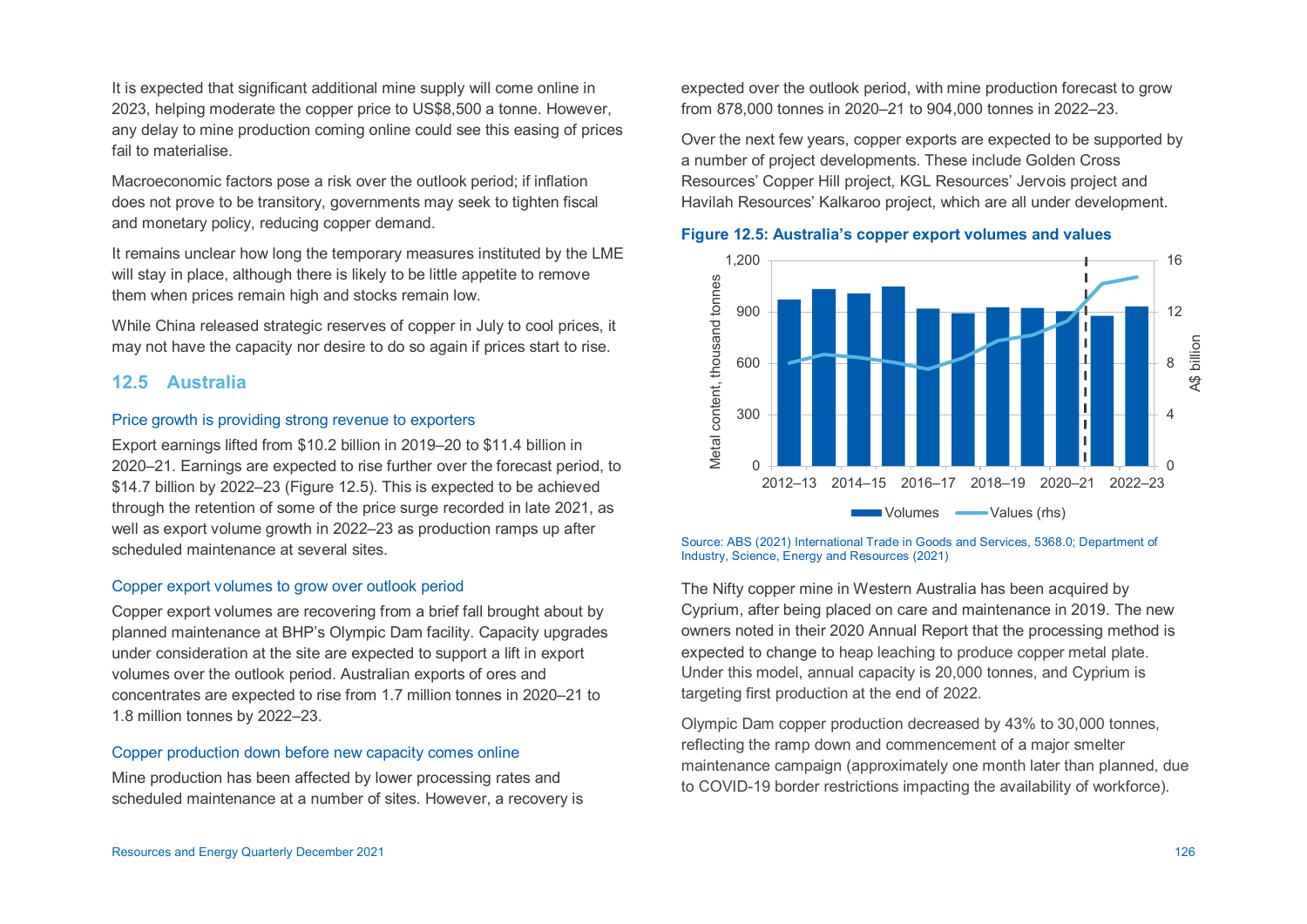The maintenance campaign is expected to be completed towards the end of the December 2021 quarter, followed by a ramp up to full capacity by March 2022.

Copper production was also affected at Newcrest's Cadia mine in NSW, as mill capacity was limited by the replacement and upgrade of the SAG mill motor.

Oz Minerals made a FID on the Wira shaft mine expansion at Prominent Hill. The \$600 million expansion extends the mine life out to 2036, raising copper in concentrate production 23% to 53,000 tonnes annually.

#### Copper exploration picks up in September quarter 2021

Copper exploration reached \$122 million in the September 2021 quarter, up 1.8% quarter-on-quarter and 61% year-on-year. Recent high prices have improved the prospects for most copper projects and encouraged exploration to identify new ones.

#### Revisions to the outlook

Export earnings for 2022–23 have been revised up by slightly to \$14.7 billion since the September *Resource and Energy Quarterly*. This is largely a result of upwards revisions to copper export volumes.